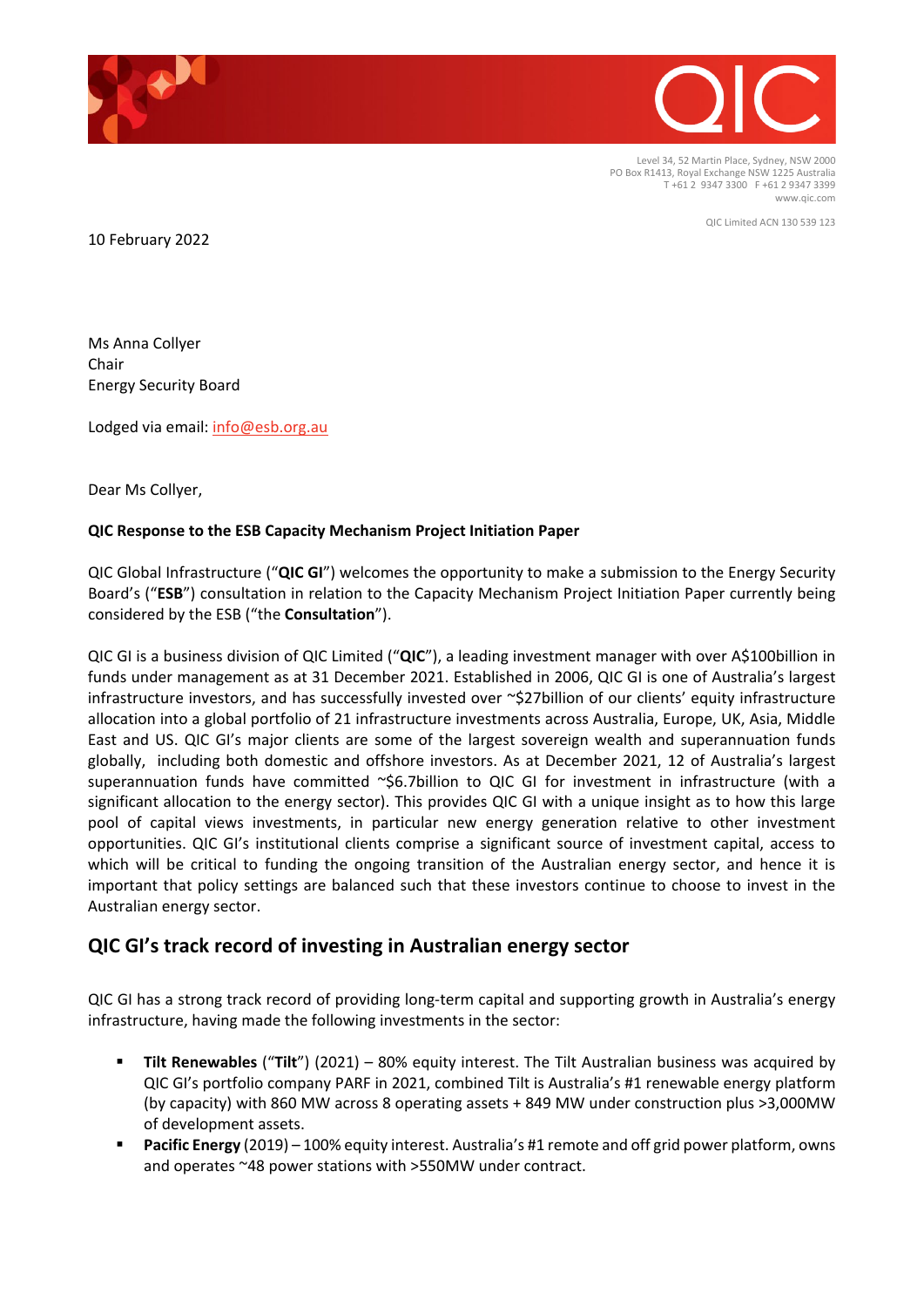

- **Powering Australian Renewables Fund** ("**PARF**") (2016)[1](#page-1-0) 80% equity interest. A leading strategic partnership between QIC GI managed clients and AGL Energy to establish a dedicated renewable energy vehicle which owned and developed 800MW of solar and wind assets in the NEM.
- **Lochard Energy** (2015) 50% equity interest. Lochard's Iona Gas Storage Facility is the largest independent gas storage infrastructure in Australia dedicated to serving Eastern Australia and in winter provides up to 45% of the peak gas demand to Victoria; and
- **Epic Energy South Australia** (2013) 100% equity interest. The owner and operator of the 1,185km Moomba to Adelaide Pipeline System ("MAPS") and the 70km South East Pipeline System ("SEPS"), as well as a growing portfolio of renewable energy projects including rooftop and small-scale solar, microgrids, and wind farms.

QIC GI creates value via active management of its investments and has continued to make significant investments in the NEM via its portfolio companies post acquisition. Key investment highlights in the NEM include QIC's ongoing investments to support growth in Lochard Energy, Tilt Renewables and Epic Energy.

### Lochard Energy

Since QIC GI's acquisition in 2015, Lochard Energy has invested and committed significant capital of more than \$200 million to expand the withdrawal, storage and injection capacity of the Iona Gas Plant. Since QIC GI's acquisition of Lochard Energy, the capacity of the facility has been increased by ~40% to 545Tj/d today and the reliability of the facility has been significantly enhanced. These investments have been critical to ensure that Lochard's gas storage customers have quick and reliable access to gas during peak demand periods to allow for energy security in the eastern markets.

It is likely that additional expansions will be required to support growing customer needs for flexible gas supply which will require hundreds of millions of dollars of additional investment by Lochard Energy. QIC GI plans to continue to support Lochard Energy's ongoing growth and expansions to meet customer demand and to continue to play a critical role in ensuring energy security within the NEM.

#### Tilt

QIC GI has committed a total of \$2.2bn of equity capital into Tilt (across PARF and Tilt) and manages 80% of the equity interest in the combined Tilt business. Tilt's current portfolio comprises ~1.7GW in assets in operations / under construction, and a development pipeline of ~3GW in capacity across the NEM:

| <b>Asset</b>                      | <b>Size</b> | <b>Location</b> |
|-----------------------------------|-------------|-----------------|
| <b>Operations / Commissioning</b> |             |                 |
| <b>Broken Hill Solar Farm</b>     | 53MW        | <b>NSW</b>      |
| Nyngan Solar Farm                 | 102MW       | <b>NSW</b>      |
| <b>Silverton Wind Farm</b>        | 199MW       | <b>NSW</b>      |
| <b>Blayney Wind Farm</b>          | 10MW        | <b>NSW</b>      |
| <b>Crookwell Wind Farm</b>        | 5MW         | <b>NSW</b>      |
| Snowtown 1 Wind Farm              | 101MW       | <b>SA</b>       |
| Salt Creek Wind Farm              | 54MW        | <b>VIC</b>      |
| Dundonnell Wind Farm              | 336MW       | <b>VIC</b>      |
| <b>Construction</b>               |             |                 |
| Rye Park Wind Farm                | 396MW       | <b>NSW</b>      |
| <b>Coopers Gap Wind Farm</b>      | 453MW       | QLD             |

<span id="page-1-0"></span>*<sup>1</sup> PARF was subsequently combined with QIC's Tilt acquisition and now collectively operates as Tilt Renewables*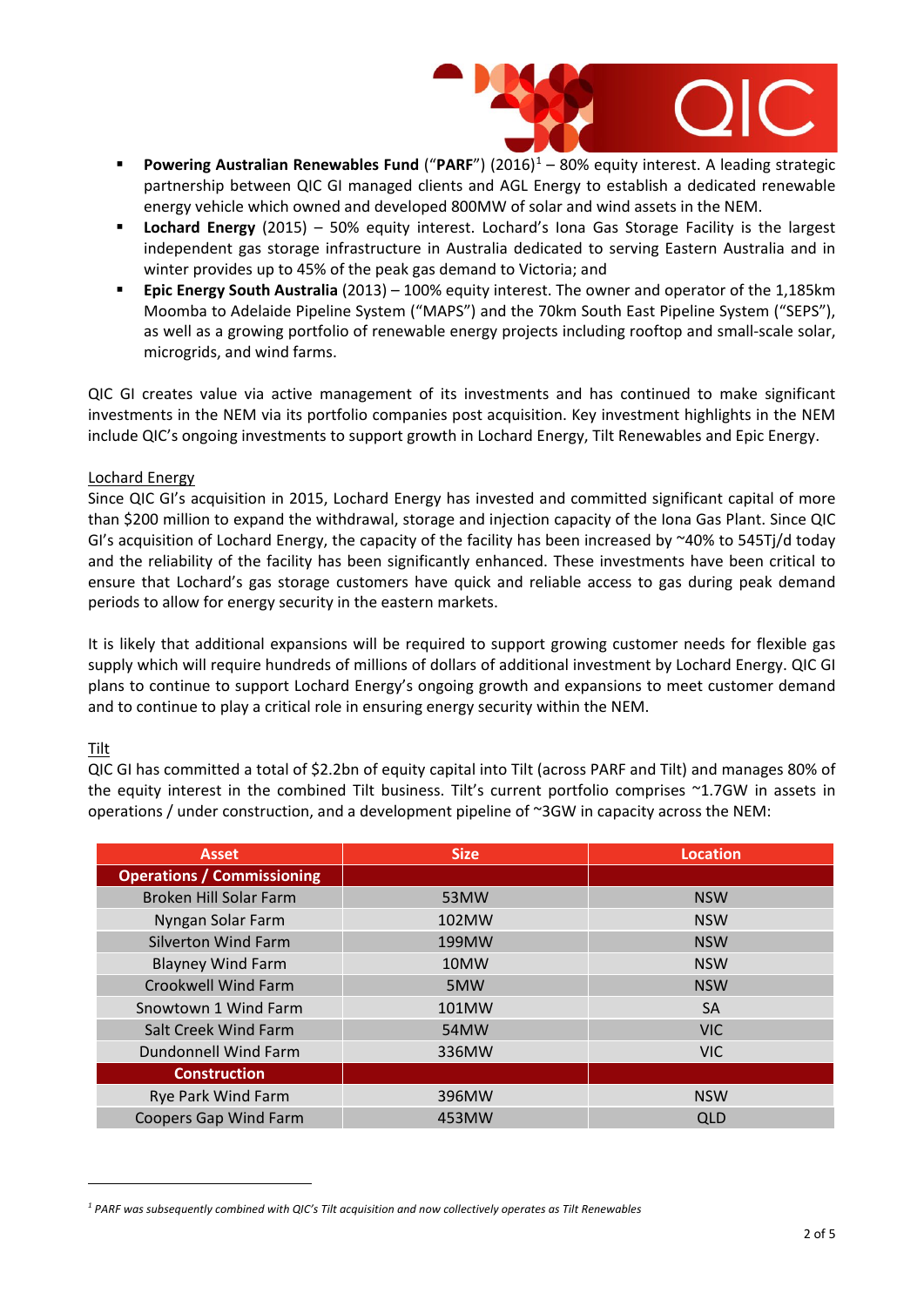

QIC GI plans to continue to invest in Tilt's growing platform and including providing Tilt with the equity funding required to execute on its >3GW development pipeline across various renewable technologies in the NEM.

## Epic Energy

Since QIC GI's acquisition in 2013, Epic has invested and committed significant capital to support Australia's energy security needs and to ensure, in particular, that its South Australian customers have the capacity and flexibility to utilise and supply gas to more than ~450,000 end-user retail, commercial and industrial customers. Foremost amongst these investments include:

- QIC GI's funding of the interconnection of the MAPS and SEA Gas pipelines via a new lateral pipeline allowing for injection of gas from the SEA Gas pipeline into MAPS and bi-directional gas flow on the MAPS, providing an additional source of gas and greater flexibility to customers supplying the Adelaide region;
- Significant ongoing investment in pipeline protection systems including cathodic protection and intelligent pigging programs, full crack detection runs, dig ups to maintain safe and reliable operation, delivering ~240TJ/day of southern-haul capacity with significant latent capacity to respond and support Australia's evolving energy needs; and
- Capital investment to a diverse portfolio of renewable infrastructure, including the Timboon West and Yawond Wind Farms, the IKEA Adelaide Solar and Battery Microgrid, and most recently, the Mannum Solar Farm.

Furthermore, Epic has access to a large renewables development pipeline which QIC plans support.

# **QIC Response to the Capacity Mechanism Project Initiation Paper**

QIC GI recognises that the ESB's proposed capacity mechanism will significantly influence the trajectory of the NEM transformation over the coming decades. QIC GI supports the key messages expressed by Tilt, CEC, CEIG and the Australian Institute in their respective submissions to the Consultation process.

We would specifically highlight that as per these submissions, the need for a capacity mechanism has not been demonstrated. AEMO's analysis has not found any clear reliability problem under existing frameworks. Expected investment in new thermal projects, coupled with the much larger capacity pipeline of renewable generation and storage, means no obvious reliability shortfall is projected to occur in the NEM over the next decade<sup>[2](#page-2-0)</sup>. We remain of the view that more work is required to establish that this is an issue before commencing fundamental market structural change.

In addition to those submissions, QIC would like to specifically make the following comments as a leading equity investor in the Australian energy sector.

**1. To meet the substantial investment needs of the NEM, significant private capital is available, but policy stability and certainty are key to reduce investment risk, reduce cost of capital and reduce consumer bills. QIC GI is concerned that a capacity mechanism will generate significant uncertainty. This significant uncertainty will both disincentivise the investment in new capacity required to meet the energy requirements of the NEM as well as increase consumer electricity prices due to the higher cost of capital required due to a higher risk investment environment:**

<span id="page-2-0"></span>*<sup>2</sup> AEMO, 2021 Electricity Statement of Opportunities.*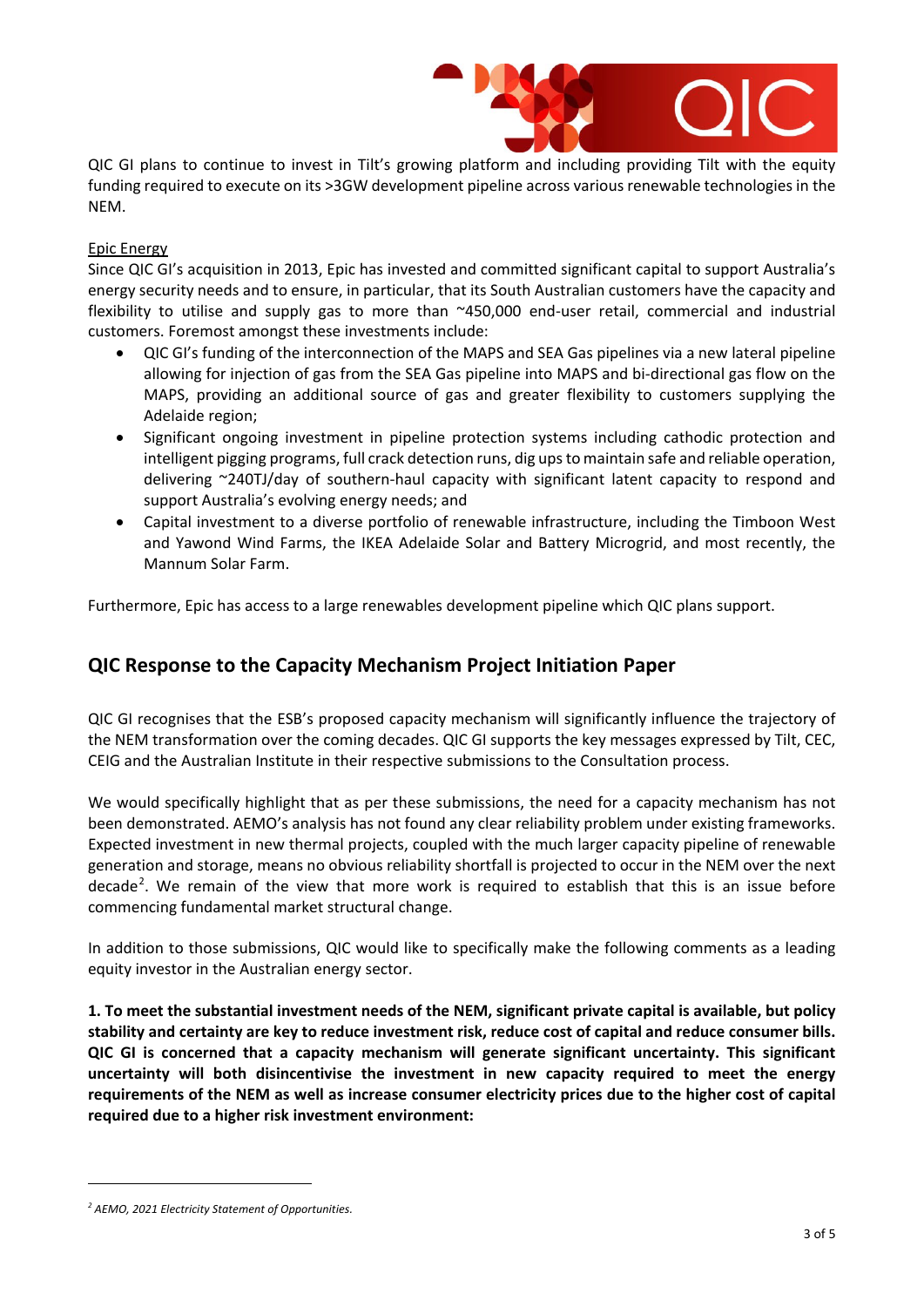

- The ESB's proposed capacity mechanism introduces a significant change to the NEM with significant implications for investment risks, costs of capital, and long-term consumer bills.
- Mechanisms that either directly or indirectly support the extension of coal fired generators will deter investment away from renewable energy and new firming technologies and slow the energy transition. QIC GI's clients have mandates to invest across a range of sectors and geographies, hence, to attract the capital required to fund new infrastructure for the energy transition task at hand, Australian energy investments must be sufficiently attractive when assessed against other sectors (e.g. transport and social infrastructure) as well as when assessed against international opportunities.
- A key factor in an infrastructure investor's decision to invest is cashflow stability/certainty. Clearly the introduction of a capacity mechanism will create significant uncertainty given this is a significant fundamental market shift. This uncertainty will drive higher return requirements from investors to compensate for the additional risk which ultimately will result in higher cost of capital and higher electricity prices for end consumers.
- As a longstanding investor in the energy sector, QIC GI has seen the adverse impact of regulatory uncertainty on the pricing and availability of capital in recent years, for example as evidenced by the significant decrease in renewable investment following from the unprecedented variability in marginal loss factors and grid connection challenges in recent years.
- Given there is no evidence to support the need for a capacity mechanism and given the significant uncertainty that would arise if a capacity mechanism were to be introduced, QIC GI is of the view that a capacity mechanism would increase in the cost of capital and therefore increase end consumer bills.
- In addition:
	- *- QIC GI supports Tilt's submission which raises concern with the ESB's proposed approach of undertaking work on the problem definition in parallel to the design of the capacity mechanism.* QIC is concerned that this approach poses the very real risk that the capacity mechanism designed and ultimately proposed for implementation in December 2022 will not be suited to the problem (once defined), elongating the regulatory development process whilst investment remains deterred by the uncertainty created.
	- *- QIG GI supports Tilt's submission that there is a need to focus on minimizing regulatory complexity and uncertainty*. Investors are already grappling with significant changes in the NEM amidst an increasingly complex regulatory environment. To avoid hampering investments unnecessarily, QIC GI supports Tilt's advocation for exploring incremental changes to the existing reliability settings and measures before resorting to more drastic, fundamental changes to existing frameworks.
	- *- QIC GI supports Tilt's submission that a capacity mechanism that does not address key Ministers' Principles such as driving "commitments to new investment" and "provide greater certainty around closure dates of existing generation" and risk losing stakeholder buy-in.* QIC acknowledges the complexity of balancing competing priorities within the Ministers' Principles and is concerned that if the proposed fundamental changes to the NEM could result in outcomes contradictory to the original intent of the Energy Ministers, the absence of key stakeholder buy-in will result in prolonging the reform process.

#### **2. Policy must be supportive of the transition to decarbonisation:**

• New policy should support the entry of new firming technologies as aging coal plants retire, without inadvertently decelerating or reversing the rate of energy transition. There is significant momentum in decarbonisation across Australian corporates and governments. All states in the NEM have committed to Net Zero Emissions (NZE) by 2050, and most states are establishing their own Renewable Energy Zones (REZs) to facilitate an orderly acceleration of energy transition. Over half of